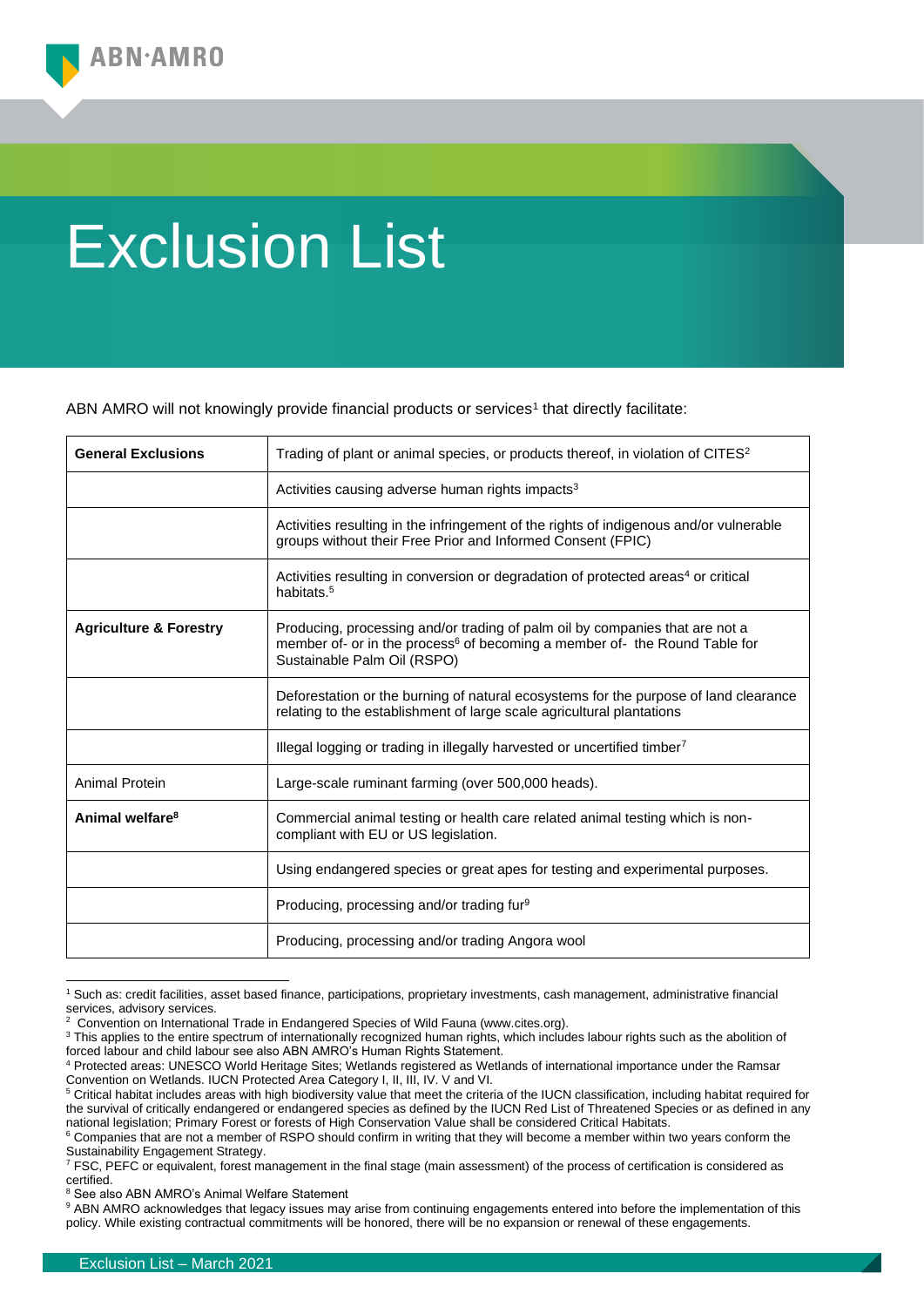|                                   | Commercial events with animals where the Five Animal Freedoms are not respected                                                                                                                                                                                                                                                                                                                                          |
|-----------------------------------|--------------------------------------------------------------------------------------------------------------------------------------------------------------------------------------------------------------------------------------------------------------------------------------------------------------------------------------------------------------------------------------------------------------------------|
| <b>Chemicals &amp; Substances</b> | Activities non-compliant with the EU regulation on the Registration, Evaluation,<br>Authorization and Restriction of Chemicals (REACH)                                                                                                                                                                                                                                                                                   |
|                                   | Producing, trading and/or using unbounded asbestos fibres                                                                                                                                                                                                                                                                                                                                                                |
|                                   | Producing and/or trading pharmaceuticals, pesticides, herbicides, chemicals and<br>ozone depleting substances subject to international phase outs or bans                                                                                                                                                                                                                                                                |
|                                   | Activities violating the Basel Convention on the Control of Transboundary<br>Movements of Hazardous Wastes and their Disposal                                                                                                                                                                                                                                                                                            |
| <b>Defence</b>                    | Producing, selling and/or distributing controversial weapons and/or elements of the<br>core weapon system. The following weapons are considered controversial: Cluster<br>weapons, nuclear weapons <sup>10</sup> , depleted uranium weapons, anti-personnel mines,<br>biological weapons, chemical weapons, white phosphorus weapons and fully<br>autonomous weapons <sup>11</sup> .                                     |
|                                   | Providing private security services in countries that are defence-sensitive <sup>12</sup> without<br>the company being member of the International Code of Conduct Association<br>(ICOCA).                                                                                                                                                                                                                               |
|                                   | Selling small arms and light weapons (SALW) to private sector in countries without<br>gun control laws or countries that are defence-sensitive <sup>13</sup> .                                                                                                                                                                                                                                                           |
| <b>Employment Agencies</b>        | Providing employment agency services by agencies that are not certified - or in the<br>process of becoming certified <sup>14</sup> - by the Stichting Normering Arbeid (SNA) and - if<br>they provide housing to migrant workers - the Stichting Normering Flexwonen<br>(SNF). Employment agencies that do not operate on the Dutch market should<br>provide evidence that they comply with the same material standards. |
| <b>Energy</b>                     | Oil/gas exploration and production activities in the Arctic region <sup>15</sup> , as well as<br>supporting services dedicated to these activities.                                                                                                                                                                                                                                                                      |
|                                   | Exploration and processing of tar sand, the transportation of tar sand oil and the<br>construction of pipelines dedicated to tar sand oil.                                                                                                                                                                                                                                                                               |
|                                   | Stand-alone project finance of nuclear power plants                                                                                                                                                                                                                                                                                                                                                                      |
|                                   | New coal-fired power plants                                                                                                                                                                                                                                                                                                                                                                                              |
| <b>Mining</b>                     | Mountaintop removal                                                                                                                                                                                                                                                                                                                                                                                                      |
|                                   | Commercial large scale deep sea mining beyond exclusive economic zones. <sup>16</sup>                                                                                                                                                                                                                                                                                                                                    |
|                                   | Mining and/or trading rough diamonds which are not certified according to the<br><b>Kimberley Process</b>                                                                                                                                                                                                                                                                                                                |
|                                   | Acquisition or building of thermal coal <sup>17</sup> mines                                                                                                                                                                                                                                                                                                                                                              |

<sup>&</sup>lt;sup>10</sup> Exceptions can be made for contributions to the nuclear programmes of the United States, United Kingdom and France; the nuclear powers of the Treaty on the Non-proliferation of Nuclear Weapons that are also member of NATO.

<sup>&</sup>lt;sup>11</sup> Weapons that can select and attack targets without human intervention.

 $12$  As defined the ABN AMRO Sustainability Risk Standard for Defence.

<sup>&</sup>lt;sup>13</sup> As defined the ABN AMRO Sustainability Risk Standard for Defence.

<sup>&</sup>lt;sup>14</sup> The process of getting certified has a maximum duration of 12 months, agencies not certified within 12 months after application are excluded from the bank's services.

<sup>&</sup>lt;sup>15</sup> As defined in the ABN AMRO sustainability sector policy on energy

<sup>&</sup>lt;sup>16</sup> Small scale activities for research purposes are not excluded.

<sup>&</sup>lt;sup>17</sup> Thermal coal: black coal and brown coal/lignite